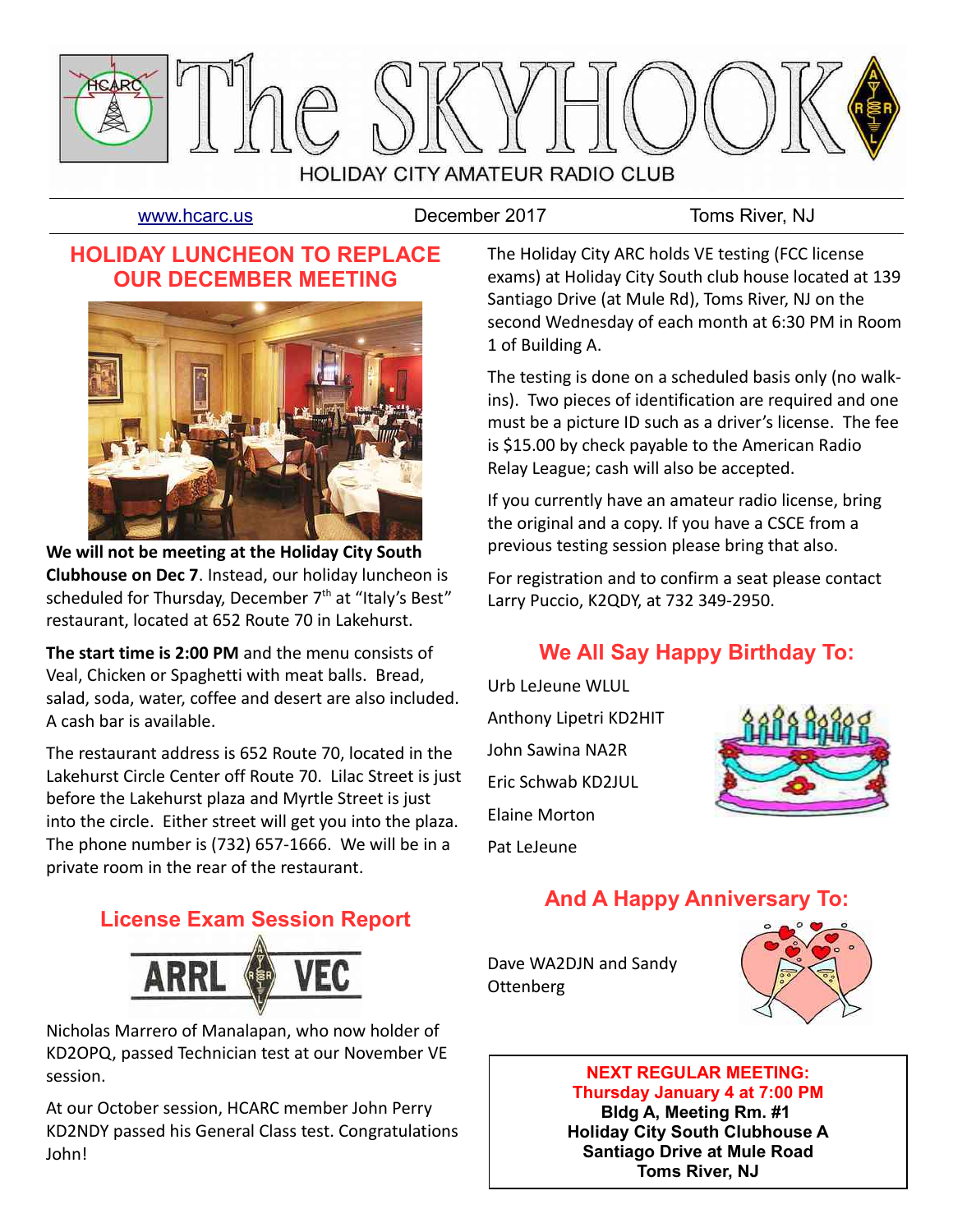# **Heading South For The Winter?**



We wish you a pleasant trip. And we'd like to remind every HCARC member that **dues** are due on January 1. Now is a good time to pay our Treasurer, Larry Puccio, K2QDY. Dues are \$25 per year due January 1. You can see Larry in person, or mail a check, payable to Holiday City Amateur Radio Club, to:

Larry Puccio, 22 Sabinas St, Toms River, NJ 08757

## **Ocean County ARES® News**

December 2017





The next meeting of Ocean County ARES will be Wednesday, December 20th at 7:00 PM, Ocean County EOC, Robert J. Miller Airpark. This will also be the annual Holiday Party/Dinner. Come out and help us celebrate another successful year. All food and refreshments will be provided. Bring your appetite. I will also have ARES shirts for those who ordered and have not yet picked up.

For those operators who want to display your ham callsign on your New Jersey license plate, this is the link to the pdf application:

<http://www.state.nj.us/mvc/pdf/Vehicles/SP-23.pdf>

The instruction sheet for the application is here:

#### [http://www.state.nj.us/mvc/pdf/Vehicles/info\\_sheet\\_o](http://www.state.nj.us/mvc/pdf/Vehicles/info_sheet_org_plates.pdf) [rg\\_plates.pdf](http://www.state.nj.us/mvc/pdf/Vehicles/info_sheet_org_plates.pdf)

The cost is a one-time fee of \$15.00 December  $2^{nd}$ , 2017, is Skywarn Recognition Day and takes place from 0000Z to 2400Z. Skywarn recognition Day was developed in 1999 by the National Weather Service and the American Radio Relay League. It celebrates the contributions that volunteer SKYWARN™ radio

operators make to the National Weather Service. During the day, SKYWARN™ operators can visit NWS offices or contact other NWS offices via radio. More info is available at:

#### <http://www.arrl.org/skywarn-recognition-day>

Last month I displayed some pictures of where the Berkeley D-Star antenna would be located on the Berkeley Municipal Tower. I have good news. The antenna will now be close to the top on the Southern leg of the tower with the tip of the antenna at 120 feet above ground elevation. The antenna should be inplace before the end of the year. All other electronics and cables have already been installed and a modification application has been submitted to ARCC for the new location.

73 de WX2NJ

Bob Murdock

Ocean County Amateur Radio Emergency Service® EC

## **Sidebands**

In last month's issue, I showed how multiplying the instantaneous values of a wave of one frequency by the instantaneous values of a wave of another frequency produce a wave which contains two new frequencies. The new frequencies are the sum and difference frequencies. For example:

In a simple AM transmitter, such as in a CB rig, one place waveform multiplication occurs is the final RF amplifier. It's called High Level Amplitude Modulation.

The RF "carrier" frequency is the RF input, and the audio power to that stage is the other input. The output is the sum (upper sideband) and difference (lower sideband) frequencies.

Because a lot of DC is added to the audio, the output also has a strong "carrier" frequency, midway between the sidebands. (DC has a frequency of zero, so the RF output also contains the carrier frequency plus or minus zero.)

The upper sideband sub-spectrum is simply a copy of the audio sub-spectrum, shifted in frequency. The lower sideband is like a mirror image of the upper sideband, so only one sideband is really needed. The "carrier" signal is only needed by simple AM receivers.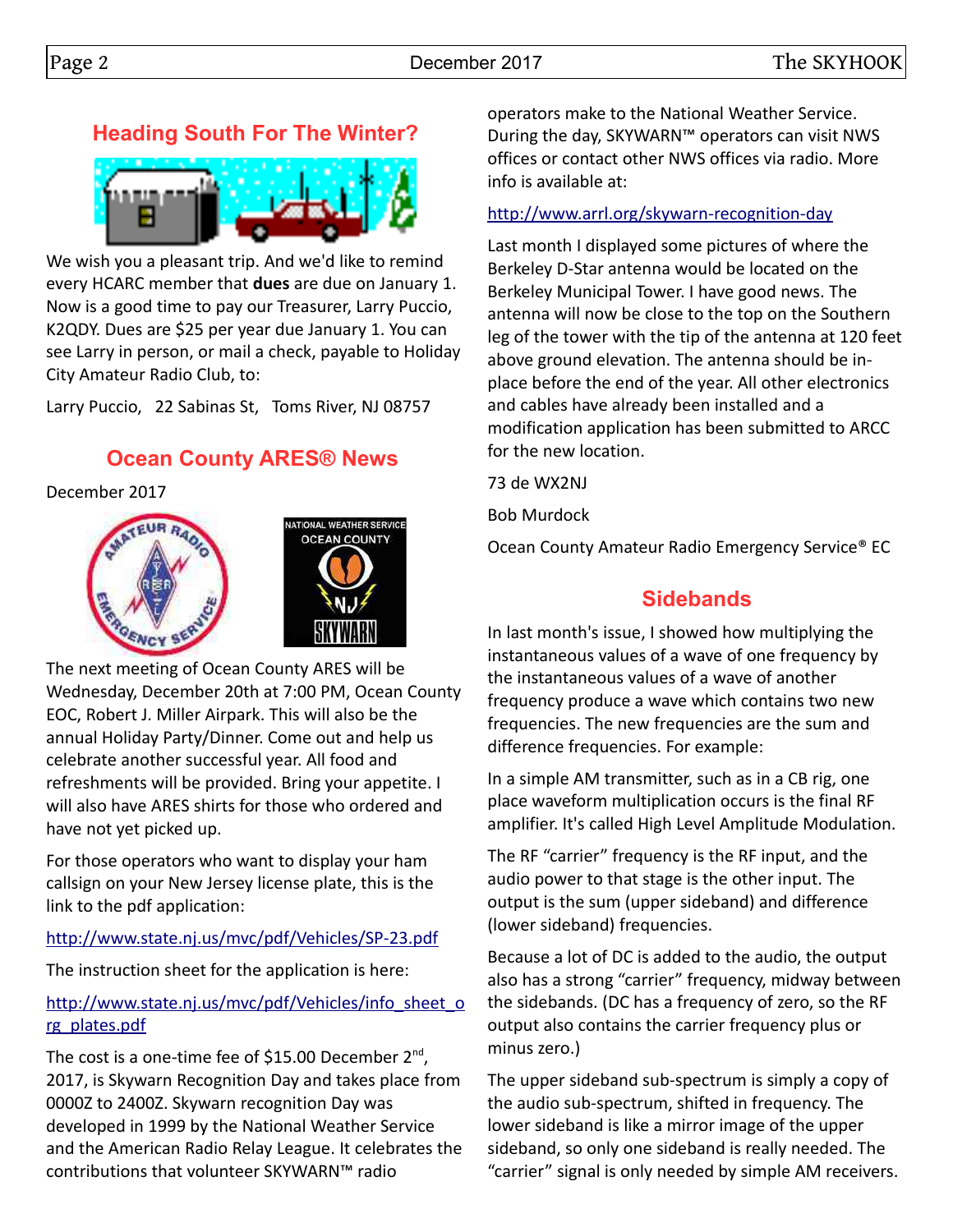The SKYHOOK December 2017 Page 3

All modes of modulation produce sidebands, and in ham radio, it's the operator's responsibility to keep them within the band limits.

### **Meet Paul Dobrolovich**



Paul Dobrolovich is a new member to our club having joined after a renewed interest in amateur radio. He works for the NJ Department of Corrections as a State Corrections Officer. Paul is licensed as KD2ARV and obtained his license in 2011. In September 2017, Paul upgraded to the General Class license.

Paul utilizes a Yaesu FT-60R HT and incorporates a Comet M-24 magnetic mobile mount when in his car. At the present time Paul only works the JSARS and the HCARC nets.

Even though he has been licensed since 2011, Paul's interest in amateur radio has resurfaced recently and has caused him to upgrade to General Class as well as to begin learning the technical aspects of the hobby.

A friend of Paul always spoke to him about how great a hobby amateur radio was for him. This convinced Paul to obtain his Technician License. After a period of time without being active in the hobby Paul now aspires to learn Morse Code and to learn more about electronics in general. He is also looking into purchasing a HF transceiver but is taking his time to evaluate the different options.

Paul enjoys camping, hiking, and fishing and remembers trips he took with his father to Lake Gananoque, Canada. There they stayed at Tedford's Lodge enjoying fishing vacations. Paul also traveled to Hawaii on his honeymoon in 2005 and went on an 8

day cruise spending 5 days in Maui. He has also taken cruises to Mexico and to islands in the Caribbean.

Paul lives in Toms River with his wife Julie, his daughter Shaylin, and their dogs, Harley and Lexie. He is a Freemason and belongs to the Masonic Temple on Route 37, Sunrise Lodge #288.

#### **[Our VE Crew](mailto:lpuccio1@comcast.net?subject=VE)**

Larry [K2QDY](mailto:lpuccio1@comcast.net) (Liaison) 732-349-2950, Urb [W1UL,](mailto:urb@W1UL.com) John [KQ4WR,](mailto:kq4wr@arrl.net) Stan [KB2PD,](mailto:kb2pd@hotmail.com) Steve [N2WLH,](mailto:n2wlh@yahoo.com) Murray [KD2IN,](mailto:murraykd2in@comcast.net) Paul [N2QXB,](mailto:n2qxb@juno.com) Larry [WA2VLR,](mailto:lloscalz@optonline.net) Tony [KD2GSO.](mailto:tonyk613@comcast.net) *License exams are given by appointment at 7:00pm on the second Wednesday of each month at Holiday City South Clubhouse, Bldg A, which is at the corner of Mule Rd. and Santiago Dr. Call Larry Puccio, K2QDY, at 732-349-2950 for an appointment.* 

*Directions: From either Route 37 W or Davenport Road, take Mule Road to Santiago Drive. Clubhouse A is the building nearest the street corner.*

#### **CLUB COMMITTEES**

| Refreshments:       | Tony <b>KD2GSO</b> | 732-930-5779        |
|---------------------|--------------------|---------------------|
| Webmaster:          | Steve N2WLH        | N2WLH@yahoo.com     |
| Publicity:          | Paul N2QXB         | 732-279-3911        |
| Programs:           | Tony <b>KD2GSO</b> | 732-930-5779        |
| Sunshine:           | Dave WA2DJN        | WA2DJN3@verizon.net |
| Field Day:          | Larry <b>K2QDY</b> | 732-349-2950        |
| <b>VE Sessions:</b> | Larry <b>K2ODY</b> | 732-349-2950        |
| Membership:         | Doug <b>KC2TZC</b> | 732-928-2316        |
|                     |                    |                     |

#### **Holiday City Amateur Radio Club Toms River, New Jersey**

| Web Site www.hcarc.us               |                     |                                    |  |  |  |  |  |  |
|-------------------------------------|---------------------|------------------------------------|--|--|--|--|--|--|
| President                           | <b>Joe Fiorino</b>  | KC2OAN 732 512-4296                |  |  |  |  |  |  |
| <b>Vice President</b>               | <b>Billy Locke</b>  | KD2MHA 973 835-1651                |  |  |  |  |  |  |
| <b>Treasurer</b>                    | <b>Larry Puccio</b> | K2QDY 732-349-2950                 |  |  |  |  |  |  |
| <b>Secretary</b>                    | <b>Marge Penn</b>   | KD2LNT 732-736-0115                |  |  |  |  |  |  |
| <b>Executive Board Doug Poray</b>   |                     | KC2TZC 732-928-2316                |  |  |  |  |  |  |
| <b>Executive Board John Roberts</b> |                     | KQ4WR 732-966 4665                 |  |  |  |  |  |  |
| <b>W2HC Trustee Larry Puccio</b>    |                     | 732-349-2950<br>K <sub>2</sub> ODY |  |  |  |  |  |  |

Membership is open to all interested persons. Ham license is not required. Dues are \$25.00 per year, payable Jan  $1<sup>st</sup>$ . Members joining during the year will have the dues prorated. Family membership \$30.00 per family. ----------------------------------------------------------

Meetings are held on the first Thursday of every month, at 7:00 pm, except December.

Location: Meeting Room #1 in the Holiday City South Clubhouse A. Directions: From either Route 37 W or Davenport Road, take Mule Road to Santiago Drive. Turn into the parking lot from Santiago Drive and park near the pool. Enter the building nearest the street corner.-

The SKYHOOK is published monthly as the HCARC's official newsletter. Editor and Publisher:

John Roberts [KQ4WR](mailto:kq4wr@arrl.net) 7 Lincoln Ct. Whiting, NJ 08759-1505 e-mail [KQ4WR@arrl.net](mailto:KQ4WR@arrl.net) 732 966 4665